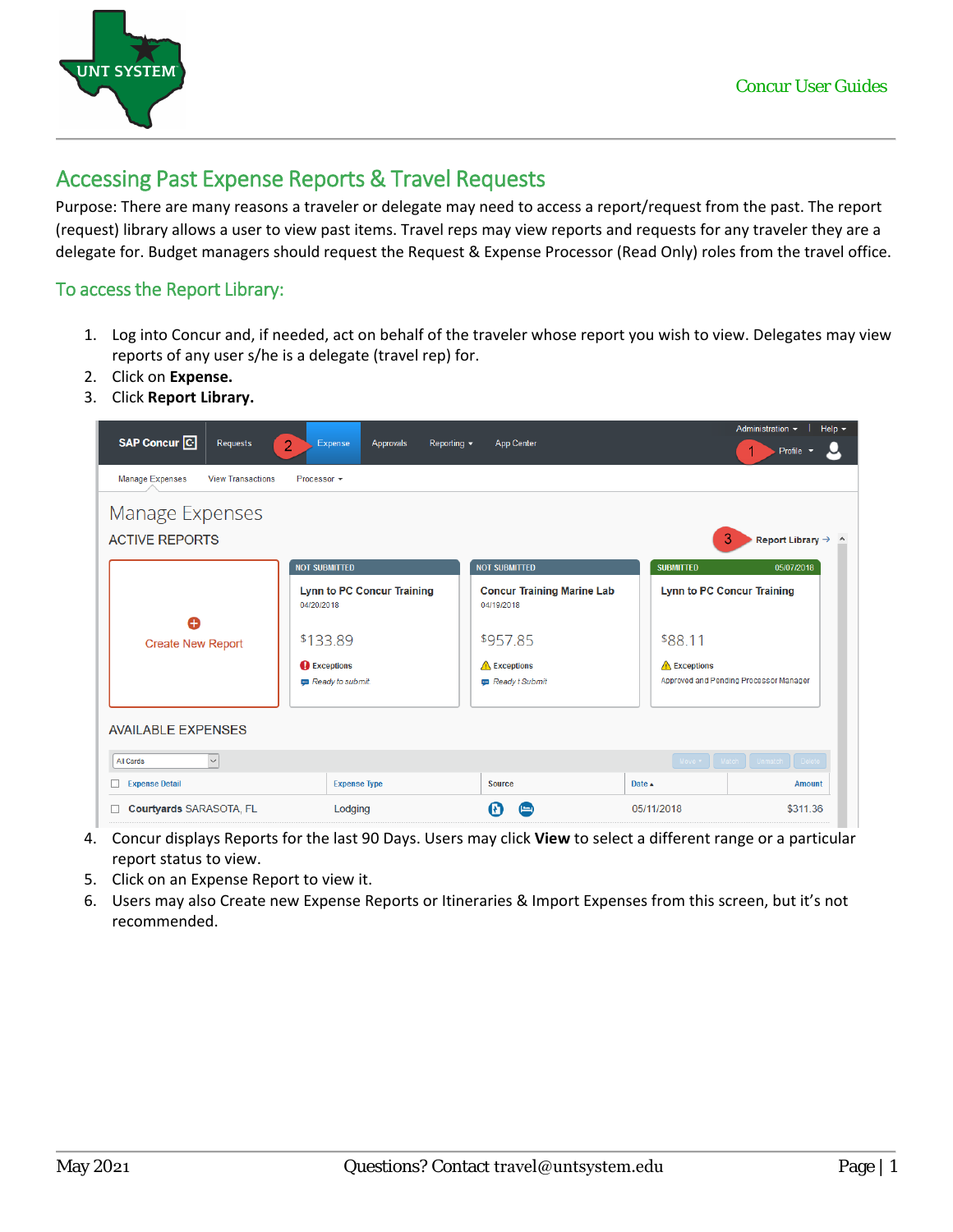

|                                                                                                       | SAP Concur <sup>C</sup>                                                   | Requests                                                                  | Travel              |  |  |  |  |  |  |  |  |  |
|-------------------------------------------------------------------------------------------------------|---------------------------------------------------------------------------|---------------------------------------------------------------------------|---------------------|--|--|--|--|--|--|--|--|--|
|                                                                                                       | <b>Manage Expenses</b>                                                    | <b>View Transactions</b>                                                  | <b>Process</b>      |  |  |  |  |  |  |  |  |  |
| ← Manage F .penses<br>Reports for last 90 Days<br>View v<br>Create & Edit v<br><b>Import Expenses</b> |                                                                           |                                                                           |                     |  |  |  |  |  |  |  |  |  |
| <b>Unsubmitted Reports</b>                                                                            |                                                                           |                                                                           | <b>Report ID</b>    |  |  |  |  |  |  |  |  |  |
| <b>Active Reports</b>                                                                                 | ining                                                                     |                                                                           | DAC2EB4287C8476E9I  |  |  |  |  |  |  |  |  |  |
| <b>Recent Reports</b>                                                                                 | university card transactions that exceed the age limit allowed by your ur |                                                                           |                     |  |  |  |  |  |  |  |  |  |
| <b>Pending Reports</b>                                                                                | ining                                                                     |                                                                           | FD75F52201AE4B8984  |  |  |  |  |  |  |  |  |  |
| <b>Approved Reports</b>                                                                               | university card transactions that exceed the age limit allowed by your ur |                                                                           |                     |  |  |  |  |  |  |  |  |  |
| <b>Processed Reports</b>                                                                              | more entry level exceptions.                                              |                                                                           |                     |  |  |  |  |  |  |  |  |  |
| Paid Reports                                                                                          | e Lab                                                                     |                                                                           | CDA9C115C165452DB   |  |  |  |  |  |  |  |  |  |
| <b>Payment Confirmed Reports</b>                                                                      | more entry level exceptions.                                              |                                                                           |                     |  |  |  |  |  |  |  |  |  |
| All Reports                                                                                           |                                                                           |                                                                           |                     |  |  |  |  |  |  |  |  |  |
| Reports for this Month                                                                                | e Lab                                                                     |                                                                           | 54F211B861B44116BFI |  |  |  |  |  |  |  |  |  |
| <b>Reports for last Month</b>                                                                         |                                                                           | university card transactions that exceed the age limit allowed by your ur |                     |  |  |  |  |  |  |  |  |  |
| Reports for this Quarter                                                                              |                                                                           |                                                                           |                     |  |  |  |  |  |  |  |  |  |
| <b>Reports for last Quarter</b>                                                                       |                                                                           |                                                                           |                     |  |  |  |  |  |  |  |  |  |
| Reports for this Year                                                                                 |                                                                           |                                                                           |                     |  |  |  |  |  |  |  |  |  |
| Reports for last Year                                                                                 |                                                                           |                                                                           |                     |  |  |  |  |  |  |  |  |  |
| Reports for last 90 Days                                                                              |                                                                           |                                                                           |                     |  |  |  |  |  |  |  |  |  |

## Accessing Past Requests

1. Log into Concur and, if needed, act on behalf of the traveler whose request you wish to view. Delegates may view requests of any user s/he is a delegate (travel rep) for.

|                                                     | SAP Conc 2                                              | Requests                          | <b>Travel</b>           | <b>Expense</b><br>Approvals | Reporting $\sim$ | <b>App Center</b> |            | Administration $\sim$ | Help $\mathbf{v}$<br>Profile $\blacktriangledown$ |  |  |  |  |
|-----------------------------------------------------|---------------------------------------------------------|-----------------------------------|-------------------------|-----------------------------|------------------|-------------------|------------|-----------------------|---------------------------------------------------|--|--|--|--|
|                                                     | <b>Manage Requests</b>                                  | <b>New Request</b>                | <b>Process Requests</b> | Quick Search                |                  |                   |            |                       |                                                   |  |  |  |  |
| Active Requests (3)<br>Delete Reques<br>3<br>View * |                                                         |                                   |                         |                             |                  |                   |            |                       |                                                   |  |  |  |  |
| <b>Unsubmitted Requests</b><br>• Active Requests    | <b>Begins With</b>                                      | $\checkmark$                      |                         |                             | Go               |                   |            |                       |                                                   |  |  |  |  |
| <b>Pending Requests</b>                             | <b>Request ID</b>                                       | <b>Status</b>                     |                         |                             |                  |                   |            |                       | <b>Total</b> Appro                                |  |  |  |  |
| <b>Approved Requests</b>                            | 3649<br>Submitted & Pending Approval - Pittman, Mary J. |                                   |                         |                             |                  | 05/09/2018        | 05/10/2018 | \$737.00              |                                                   |  |  |  |  |
| <b>Cancelled Requests</b>                           |                                                         | <b>Comment: OMNI Check Passed</b> |                         |                             |                  |                   | 05/11/2018 |                       |                                                   |  |  |  |  |
| <b>Closed/Inactivated Requests</b>                  | 34LN                                                    | Approved                          |                         |                             |                  |                   | 05/03/2018 | 03/28/2018            | \$376.00                                          |  |  |  |  |
| All Requests                                        |                                                         | <b>Comment: OMNI Check Passed</b> |                         |                             |                  |                   | 05/04/2018 |                       |                                                   |  |  |  |  |
| <b>Concur Training Marine Lab</b>                   | 34K3                                                    | Approved                          |                         |                             |                  |                   | 04/03/2018 | 03/26/2018            | \$39.60                                           |  |  |  |  |
|                                                     |                                                         | <b>Comment: OMNI Check Passed</b> |                         |                             |                  |                   | 05/03/2018 |                       |                                                   |  |  |  |  |

- 2. Active requests will display by default. Users may view other requests by clicking **View.**
- 3. Click on a request to view it.